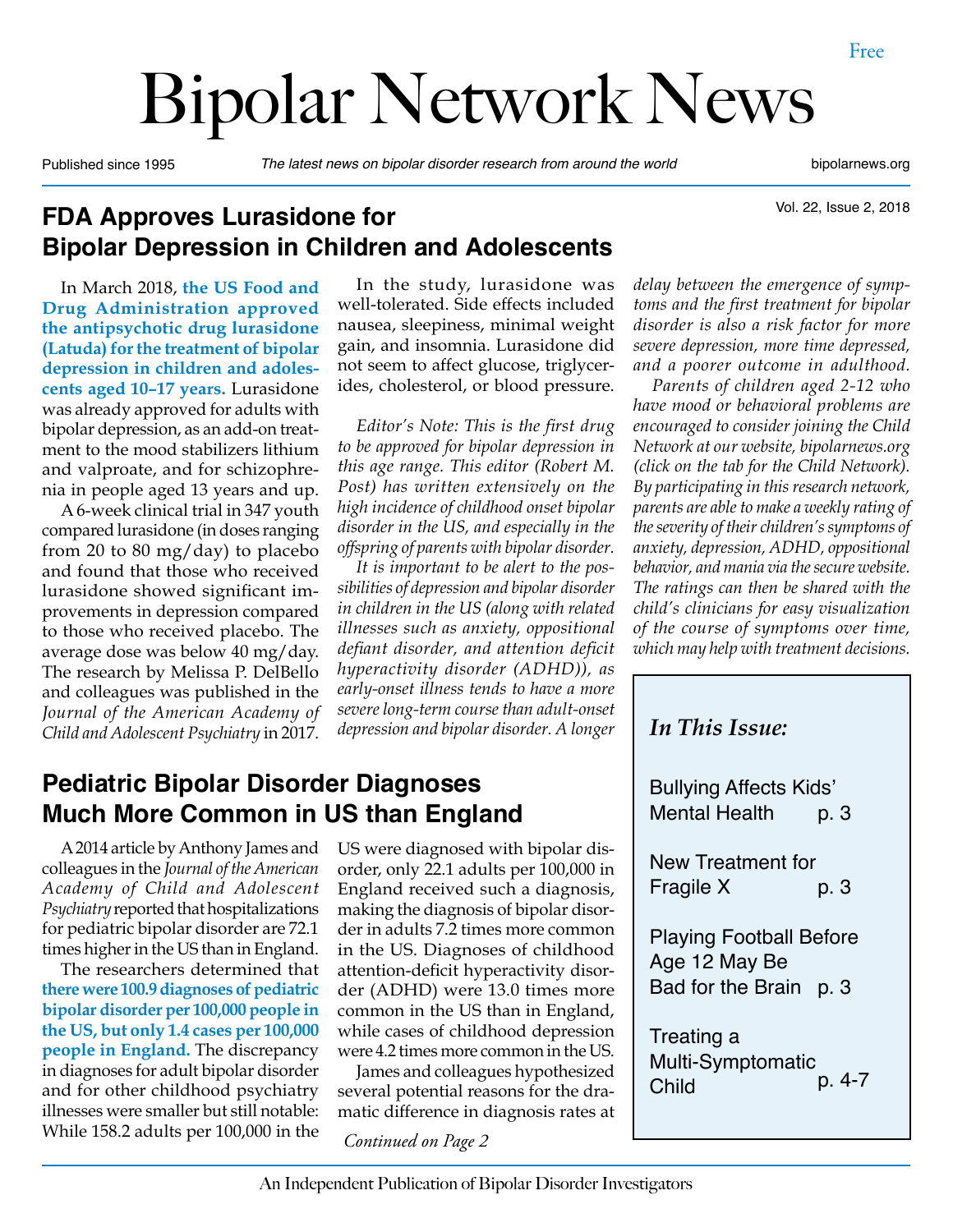## **More Childhood-Onset Illness in the US Than in Other Countries**

#### *Continued from Page 1*

hospital discharge of bipolar disorder in children in the US versus England. The lower hospitalization rates for pediatric bipolar disorder in England may reflect the better availability of community or outpatient treatment options there.

Diagnostic practices may also differ. James and colleagues suggested that in the US, pediatric diagnoses of bipolar disorder are often used to describe children and adolescents with irritability and frequent mood shifts, whereas English diagnostic practices rely more on episodic bouts of euphoria to diagnose bipolar disorder in children.

#### Bipolar Network News bipolarnews.org

**Editor-in-Chief**: Robert M. Post, MD **Managing Editor**: Moira McCauley

The *BNN* is published 4–6 times a year by investigators working with patients with bipolar disorder to better understand the long-term course of illness. The newsletter is available free of charge to all who request it.

Although the editors of the *BNN* have made every effort to report accurate information, much of the work detailed here is in abstract or pre-publication form, and therefore cannot be taken as verified data. The *BNN* can thus assume no liability for errors of fact or omission, or lack of balance. Patients should consult with their physicians, and physicians with the published literature, before making any treatment decisions based on information given in this issue or in any issue of the *BNN*.

Dr. Post has consulted on behalf of drug companies including Abbott, Astra Zeneca, Bristol-Myers Squibb, Glaxo-SmithKline, Jansen, and Pfizer.

The opinions expressed in the BNN are solely those of Dr. Post, and do not represent the views of any scientific entity or foundation.

Send any comments or suggestions to: mccauleybcn@gmail.com

**BNN**

5415 W. Cedar Lane Suite 201B Bethesda, MD 20814

To subscribe or unsubscribe, see our website or email us at:

#### **info@bipolarnews.org**.

Note that we do not accept requests to subscribe friends or family members. Please have them contact us directly.

**However, children in the US may simply be more likely to have a variety of childhood psychiatric disorders than those from England.**

*Editor's Note: A 2011 meta-analysis of epidemiological studies by researcher Anna R. Van Meter in the* Journal of Clinical Psychiatry *supports the view that bipolar disorder not otherwise specified (BP-NOS), which is often the earliest manifestation of bipolar disorder, is about twice as common in the US than in other countries.*

*Even if there are some diagnostic differences that contribute to the immense 72.1 fold higher rates of hospitalization for childhood bipolar in the US compared to Britain, one cannot overlook the findings that these children are requiring hospitalization for something resembling bipolar disorder and are in need of treatment.*

*In England the researchers found no diagnoses of bipolar disorder in preadolescent children, whereas in the US, diagnoses in children under age 6 exceeded the rates of pediatric bipolar disorder in 19-year-olds in England. In a 2017 review article in the journal* Neuroscience & Biobehavioral Reviews*, this editor Robert M. Post and colleagues reviewed research on incidence of childhood onset bipolar disorder and found higher rates of the illness in the US than in Canada, Argentina, and several European countries. Genetic and environmental factors contributed to this vulnerability in US patients. Compared to Europeans in the Netherlands and Germany, those with bipolar disorder in the US have more family history of psychiatric illness and face more psychosocial stress in childhood.*

*Several studies have also found that general medical health in adult males is worse in the US than in other developed countries, as is life expectancy.*

*A 2006 study by James Banks and colleagues in* JAMA, the Journal of the American Medical Association*, reported a disparity in the medical health* 

*of adult males aged 55–64 in the US versus England. US men had a higher incidence of virtually every common medical condition, including diabetes, hypertension, heart disease, heart attack, stroke, lung disease, and cancer, and these results held up even when the researchers controlled for socio-economic status and access to health care. Banks and colleagues concluded that American men are in much worse health than British men.*

*In a 2018 editorial in the journal*  BMJ*, Steven H. Woolf and Laudan Aron further highlight that after losing ground for decades, US life expectancy has now fallen below the average for other developed countries.*

*It looks like in addition to Americans suffering poorer general health than people in other developed countries, children in America may also be psychiatrically much sicker. The high rates of bipolar disorder in US children are catastrophic, not to mention the toll of conditions that tend to accompany bipolar disorder and other mood, anxiety, and behavioral disorders. Yet there does not appear to be any recognition of the magnitude of the problem or public sector attempts to ameliorate it.* 

*Woolf and Aron end their* BMJ *editorial on a pessimistic note: "Ironically, leaders are outspoken about ending the opioid epidemic and bemoan spiraling and unsustainable healthcare costs. Solutions to both problems—which involve investment to support struggling families and communities and thereby improve public health—are often rejected, usually by leaders with competing self-interests or ideological objections. The consequences of these choices are dire: not only more deaths and illness but also escalating healthcare costs, a sicker workforce, and a less competitive economy. Future generations may pay the greatest price." This editor (Robert M. Post) would further emphasize that most adult psychiatric disorders begin in childhood, and our current generation of children are already paying the greatest price.*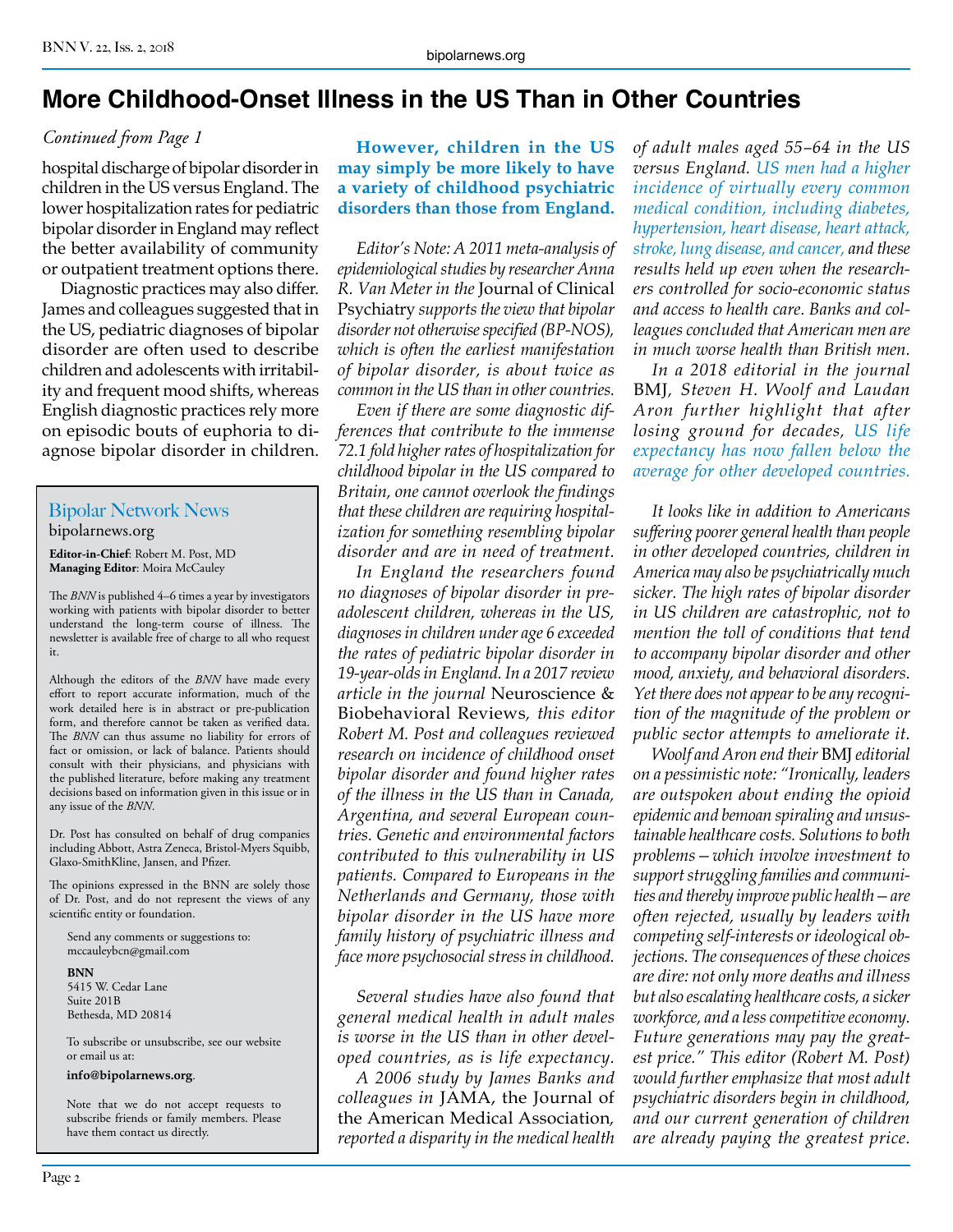## **Children Who Are Bullied Have Poorer Mental Health**

A 2017 study of twins between the ages of 11 and 16 found that **being bullied around age 11 caused anxiety, depression, hyperactivity and impulsivity, inattention, and conduct problems, some of which lasted for years.** Participants recorded their experiences with physical or verbal bullying, social manipulation, and property attacks (trying to break one's belongings, for example).

The effects of bullying decreased over time. The bullied children were still significantly more anxious than their non-bullied twins two years later, but this difference faded by the five-year mark. However, paranoid thoughts and cognitive disorganization did persist for 5 years.

The twin study design helped researchers zone in on the causal effect bullying might have on the children's mental health, rather than other factors the twins shared, such as genetics or family environment. The study included 11,108 twins born in England and Wales.

The research by Timothy Singham and colleagues was published in the journal *JAMA Psychiatry*. Interestingly, the researchers found that prior mental health difficulties increased children's likelihood of being bullied, such that being bullied could be considered a symptom of preexisting vulnerabilities. Singham and colleagues suggest that in addition to interventions to reduce bullying and address familial factors that might make children susceptible to bullying, children should also be taught resilience skills.

## **Cannabinoid Gel Treats Fragile X Syndrome**

Fragile X syndrome is a genetic disorder characterized by developmental problems such as intellectual disabilities, cognitive impairment, and behavioral and learning challenges. Zynerba Pharmaceuticals announced in 2017 that a cannabinoid gel they have produced improved symptoms of fragile x syndrome in children and adolescents when applied daily to the upper arm.

Multiple cannabinoids are derived from cannabis plants, and include cannabidiol, which likely conveys some of the plant's positive effects, and tetrahydrocannabinol (THC), which lends marijuana its psychoactive or psychomimetic effects, such as delusion or delirium. Cannabidiol is the active ingredient in the gel, and no THC was found in participants' blood tests after using the gel.

**The open study of 20 patients aged 6 to 17 years found that the participants showed improvement on a scale measuring anxiety, depression, and mood after 12 weeks of using the gel.** The gel also appeared to improve aberrant behaviors including social avoidance, temper tantrums, repetitive movements, and hyperactivity. Treatment began at a dose of 50mg per day, and could be increased up to 250 mg per day within the first six weeks of the study. The dose then remained stable for the next six weeks.

Zynerba Pharmaceuticals hope to begin controlled clinical trials in 2018, with the goal of attaining approval for the drug from the US Food and Drug Administration. Other companies are also competing to garner the first FDA approval of a cannabis-based drug. Many of the drugs currently in development are intended to target neurological or behavioral conditions.

## **Playing Tackle Football Before Age 12 May Be Bad for the Brain**

A 2017 study found that men who began playing American tackle football before age 12 were more likely to have depression, apathy, problems with executive functioning, and behavioral issues in adulthood than their peers who began playing football after age 12. Duration of football play did not seem to matter—those men who stopped playing football after high school were just as likely to be affected in adulthood as those who went on to play football in college or professionally.

The study by Michael L. Alosco and colleagues was published in the journal *Translational Psychiatry*. It included 214 men (average age 51) who had played football in their youth, but not other contact sports. The men reported their own experiences with depression, apathy, cognitive function, and behavioral regulation. **Those who began football before age 12 were twice as likely to report impairment in behavioral regulation, apathy, and executive function than those who began playing later.** Those who started younger were also three times more likely to have clinical depression in adulthood than those who started older.

According to Alosco and colleagues, between ages 9 and 12, the brain reaches peak maturation of gray and white matter volume, and synapse and neurotransmitter density also increases. The repeated head injuries that can occur during youth football play during this time may disrupt neurodevelopment, with lasting negative effects.

One drawback to the study was that recruitment was not random—men who volunteered for the study might have done so due to a recognition of their own cognitive problems. However, the results suggest more study is needed, and caution is encouraged when making decisions about youth football participation. Some youth football leagues have begun placing greater limits on the type of contact allowed during play.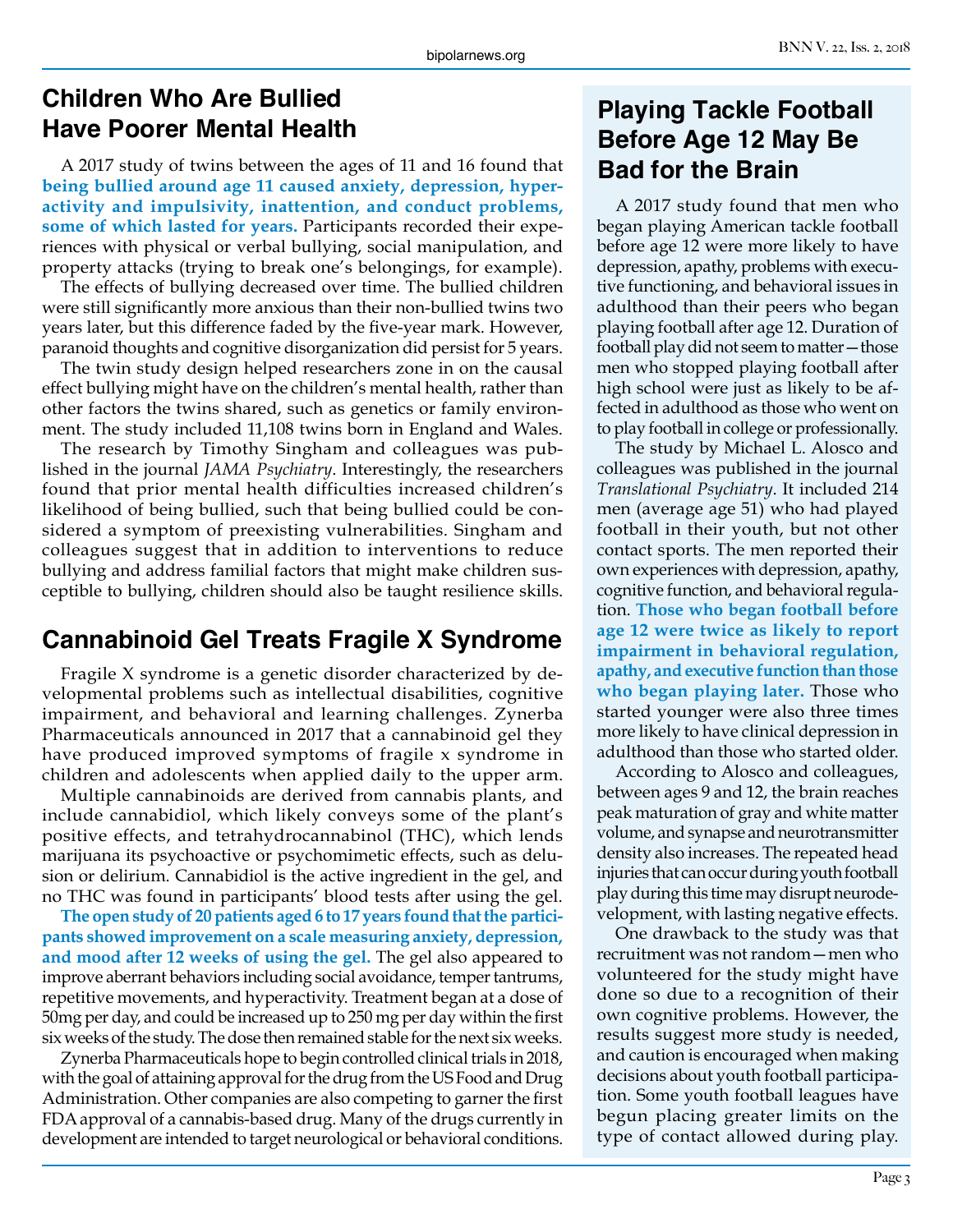## **Treatment Approaches to Childhood-Onset Treatment-Resistant Bipolar Disorder**

Dear readers interested in the treatment of young children with bipolar disorder and multiple other symptoms: In 2017, *BNN* Editor Robert M. Post and colleagues published an open access paper in the journal *The Primary Care Companion for CNS Disorders* titled "A Multi-Symptomatic Child: How to Track and Sequence Treatment." The article describes a single case of childhood-onset bipolar disorder shared with us via our Child Network, a research program in which parents can create weekly ratings of their children's mood and behavioral symptoms, and share the long-term results in graphic form with their children's physicians.

Here we summarize potential treatment approaches for this child, which may be of use to other children with similar symptoms.

We present a 9-year-old girl whose symptoms of depression, anxiety, attention-deficit hyperactivity disorder (ADHD), oppositional behavior, and mania were rated on a weekly basis in the Child Network under a protocol approved by the Johns Hopkins School of Medicine Institutional Review Board. **The girl, whose symptoms were rated consistently for almost one year, remained inadequately responsive to lithium, risperidone, and several other medications.** We describe a range of other treatment options that could be introduced. The references for the suggestions are available in the full manuscript cited above, and many quotes from the original article are reprinted here directly.

As illustrated in the figure, after many weeks of severe mania, depression, and ADHD, the child initially appeared to improve with the introduction of 4,800 micrograms per day of lithium orotate (a more potent alternative to lithium carbonate that is marketed as a dietary supplement), in combination with 1 mg per day of guanfacine, and 1 mg per day of melatonin.

Despite continued treatment with lithium orotate (up to 9,800 micrograms twice per day), the patient's oppositional behavior worsened during the period from November 2015 to March 2016, and moderate depression reemerged in April 2016. Anxiety was also generally less severe from December 2015 to July 2016, and weekly ratings of overall illness remained in the moderate severity range (not illustrated).

In June 2016, the patient began taking risperidone (maximum dose 1.7 mg/ day) instead of lithium, and her mania improved from moderate to mild.



The patient had been previously diagnosed with bipolar II disorder and anxiety disorders including school phobia, generalized anxiety disorder, and obsessive compulsive disorder.

Given the six weeks of moderate to severe mania that the patient experienced in October and November 2015, she would meet criteria for a diagnosis of bipolar I disorder.

#### **Targeting Symptoms to Achieve Remission**

General treatment goals would include: mood stabilization prior to use of ADHD medications, a drug regimen that maximizes tolerability and safety, targeting of residual symptoms with appropriate medications supplemented with nutraceuticals, recognition that complex combination treatment may be



necessary, and combined use of medications, family education, and therapy.

#### **Mood Stabilizers and Atypical Antipsychotics to Maximize Antimanic Effects**

None of the treatment options in this section are approved by the US Food and Drug Administration for use in children under 10 years of age, so all of the suggestions are "off label." Further, they may differ from what other investigators in this area of medicine would suggest, especially since evidence-based medicine's traditional gold standard of randomized placebocontrolled clinical trials is impossible to apply here, given the lack of research in children with bipolar disorder.

As we share in the original article, **reintroducing lithium alongside risperidone could be effective**, as "combinations were more effective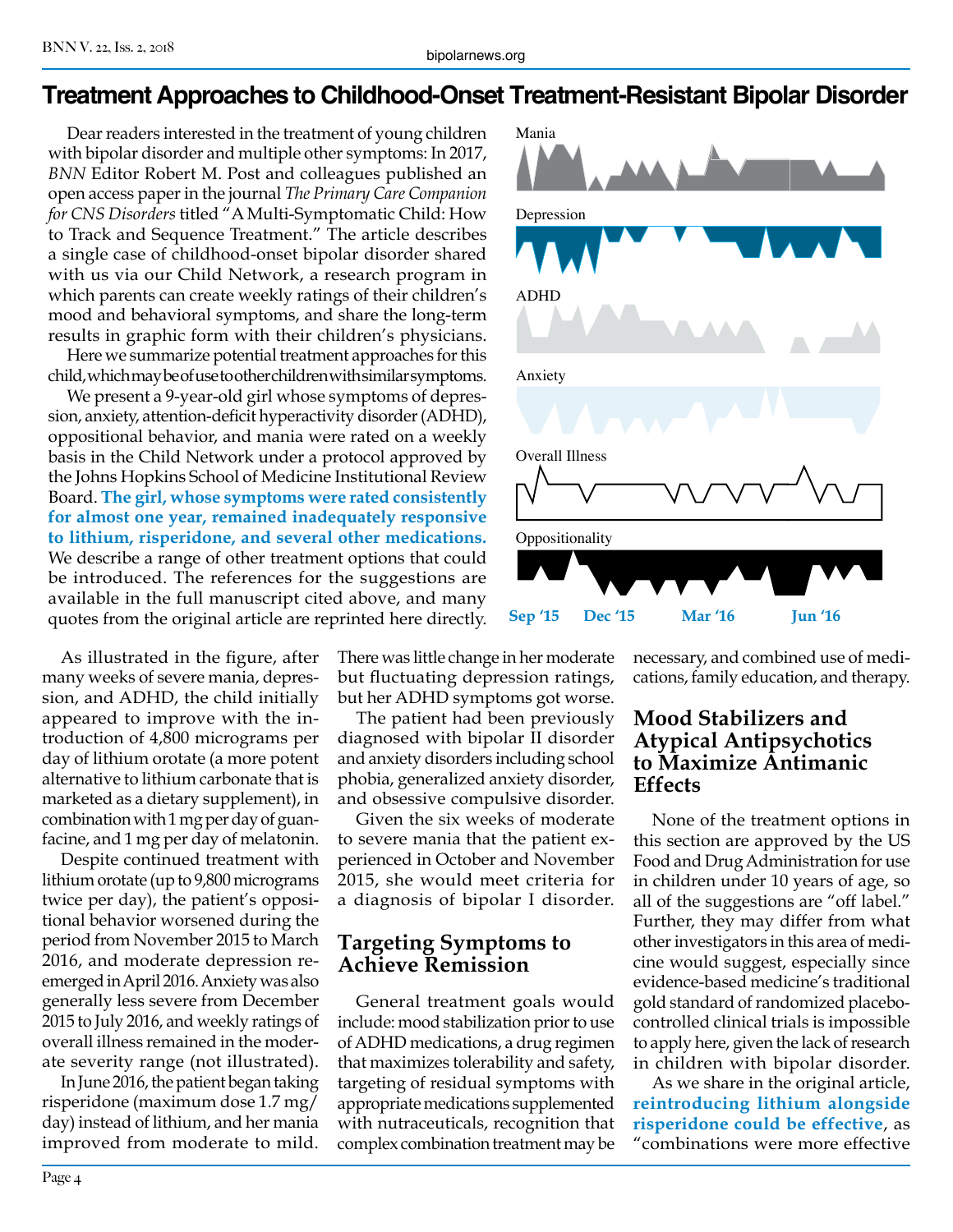than monotherapy in a study [by] Geller et al. (2012), especially when they involved an atypical antipsychotic such as risperidone. This might include the switch from lithium orotate to lithium carbonate," the typical treatment for bipolar disorder, on which more research has been done. "Combinations of lithium and valproate were also more effective than either [drug alone]…in the studies of Findling et al. (2006)," and many patients needed stimulants in addition.

"Most children also needed combinations of mood stabilizers (lithium, carbamazepine, valproate) in the study [by] Kowatch et al. (2000)." In a 2017 study by Berk et al. of patients hospitalized for a first mania, randomization to lithium for one year was more effective than quetiapine on almost all outcome measures.

#### **Targeting ADHD**

"[The increased] severity of [the child's] ADHD despite improving mania speaks to the...utility of adding a stimulant to the regimen that already includes…guanfacine," which is a common non-stimulant treatment for ADHD. "This would be supported by the data of Scheffer et al. (2005) that stimulant augmentation for residual ADHD symptoms does not [worsen] mania, and that the combination of a stimulant and guanfacine may have more favorable effects than stimulants alone."

However, **the consensus in the field is that mood stabilization should be achieved first, before low to moderate (but not high) doses of stimulants are added.** "Thus, in the face of an inadequate response to the lithiumrisperidone combination in this child, stimulants could be deferred until better mood stabilization was achieved."

#### **Other Approaches to Mood Stabilization and Anxiety Reduction**

**"The anticonvulsant mood stabilizers (carbamazepine, lamotrigine, and valproate) each have considerable mood stabilizing and anti-anxiety effects, at least in adults with bipolar disorder.** With inadequate mood stabilization of this patient on lithium and risperidone, we would consider the further addition of lamotrigine.

**Lamotrigine** appears particularly effective in adults with bipolar disorder who have a personal history and a family history of anxiety (as opposed to mood disorders), and it has positive open data in adolescents with bipolar depression and in a controlled study of maintenance (in teenagers 13–17, but not in preteens 10–12) (Findling et al. 2015). With better mood stabilization, anxiety symptoms usually diminish..., and we would pursue these strategies [instead of using] antidepressants for depression and anxiety in young children with bipolar disorder."

"**Carbamazepine** appears to be more effective in adults with bipolar who have [no] family history of mood disorders," unlike lithium, which seems to work better in people who do have a family history of mood disorders.

"While the overall results of **oxcarbazepine** in childhood mania were negative, they did exceed placebo in the youngest patients (aged 7–12) as opposed to the older adolescents (13–18) (Wagner et al. 2006).

"There are long-acting preparations of both carbamazepine (Equetro) and oxcarbazepine (Oxtellar) that would allow for all nighttime dosing to help with sleep and reduce daytime side effects and sedation. Although data [on] anti-manic and antidepressant effects in adults are stronger for carbamazepine than oxcarbazepine," there are good reasons to consider oxcarbazepine. First, there is the finding mentioned above that oxcarbazepine worked best in the youngest children. Second, there is a lower incidence of severe white count suppression on oxcarbazepine. Third, it has less of

an effect on liver enzymes than carbamazepine. However, low blood sodium levels are more frequent on oxcarbazepine than carbamazepine.

#### **Other Atypical Antipsychotics That May Improve Depression**

"[In a study by Geller et al., the atypical antipsychotic] risperidone had more side effects than lithium or valproate, including more weight gain and prolactin elevations. These findings, along with the fact that risperidone is not FDA-approved for unipolar or bipolar depression in adults, suggests the possibility of switching this child to another atypical [antipsychotic] with better antidepressant and anti-anxiety effects."

**Lurasidone** was recently approved for bipolar depression in young people aged 10–17 years old, and does not seem to cause much weight gain or other metabolic side effects.

**Ziprasidone** has anti-manic effects in adults and children, has the advantage of being relatively weight neutral, and recent data indicate its effectiveness as an adjunctive treatment in adults with mixed depression.

A widely used atypical antipsychotic, **quetiapine**, is approved for mania and bipolar depression in adults, but not in children. Weight gain on quetiapine is about equal to that of risperidone, but a study of quetiapine in young people with bipolar depression was not successful.

**Aripiprazole**, a dopamine partial agonist, is another atypical antipsychotic option. In children, weight gain on aripiprazole can range from minimal to substantial, and aripiprazole decreases the hormone prolactin. While aripiprazole failed to show efficacy in bipolar depression in adults, it is FDA-approved for use alongside antidepressants for unipolar depression.

*Continued on Page 6*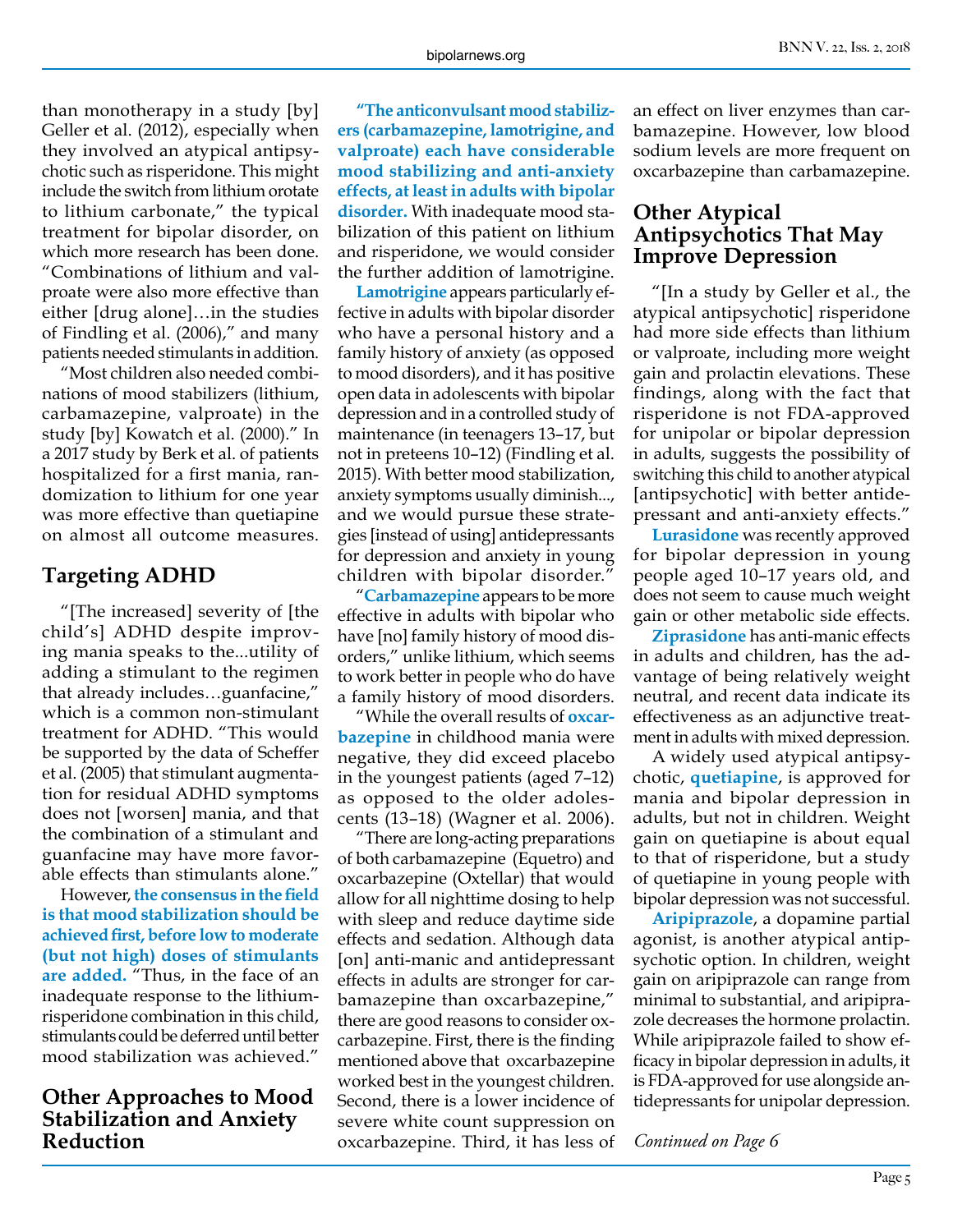Two new drugs that are also dopamine partial agonists may be of some use. **Brexpiprazole** was recently approved by the FDA for adults with schizophrenia and as an adjunct to antidepressants in unipolar depression. **Cariprazine** is FDA-approved for adults with schizophrenia and mania, was superior to placebo in three studies of bipolar depression, and has been successful as an adjunctive treatment for unipolar depression.

**Olanzapine** and **clozapine** are less appealing options because they cause more weight gain than most other atypical antipsychotics, and clozapine also requires weekly monitoring of white blood cell count. However, among atypical antipsychotics clozapine has the highest rate of anti-manic response in adults, and has been used successfully in childhood-onset schizophrenia.

It is clear that comparative studies of the efficacy and tolerability of atypical antipsychotics in children with bipolar disorder are sorely needed.

In a patient like the one we've discussed, if an excellent mood and anxiety response is achieved using mood stabilizers and atypical antipsychotics, but substantial residual symptoms of ADHD and oppositional behavior remain, a stimulant could then be added, as noted above.

#### **Nutraceutical Approaches to Depression, Anxiety, and Oppositional Behavior**

For children like the one in our case study, who have shown some improvement but still have residual symptoms, we would add a series of adjunctive treatments to the combination of an atypical antipsychotic, lithium, and another mood stabilizer.

An excellent option for residual anxiety and depression is **N-acetylcysteine (NAC)**. In studies in adults, this antioxidant has performed better than placebo at reducing bipolar depression, and it can also improve the effects of selective serotonin reuptake inhibitor antidepressants (SSRIs) in obsessive compulsive disorder (OCD). It can also improve a variety of habitbased behaviors such as addictions.

In children with autism, three placebo-controlled studies found that NAC reduced irritability. (One study looked at NAC by itself, and the other two used the supplement as an adjunct to risperidone.) NAC is sold without a prescription in health food stores, and doses of 500mg twice per day can slowly be increased (on a weekly basis) to 2,000–2,700mg/day.

There is some support for the use of **omega-3 fatty acids** to target depression and ADHD, and their safety suggests there is little risk in trying them for patients who have symptoms of both.

Many children with serious psychiatric illness have deficiencies in vitamin D3, and open data in 6–17 year-old patients with bipolar disorder suggests that taking **vitamn D3** supplements can improve symptoms.

In children who have undergone genetic testing that identified a methyltetrahydrofolate reductase (MTHFR) deficiency, supplementation with **lmethylfolate** should be used (rather than folate itself) and could also improve depression, as it seems to in adults (when taken alongside SSRIs).

For children with oppositional behavior that persists despite multiple attempts at mood stabilization and stimulant augmentation, there are complex combinations of vitamins and minerals that may have some effect. EMPowerplus is one branded supplement designed to support children's mental health that has been found to be safe and effective in small open trials with children with bipolar disorder and behavioral dyscontrol. It may have some interactions with other drugs, especially lithium, doses of which would need to be reduced.

#### **Psychotherapeutic approaches**

**There are several psychotherapeutic approaches that can help children manage their illness, particularly those that involve the family as a whole and focus on illness education, improved communication, mood and behavioral charting, cognitive behavioral therapy, problem solving, and alternatives to punitive discipline.** Family-focused therapy, an approach developed by researcher David Miklowitz and colleagues, is one good option.

It may be difficult to find a therapist trained in such techniques, but the efforts are likely worthwhile. Research by Lars Kessing has shown that patients hospitalized for the first time with mania who were randomized to two years of treatment at a specialty clinic fared better than those who received treatment as usual. They had fewer relapses and did better even years after the specialty treatment ended, suggesting that a good initial intervention that includes education may improve the long-term course of illness.

Researcher Lakshmi Latham and colleagues have found that that cognition returns to normal after a first manic episode only if there are no recurrences over the following year, suggesting the importance of initiating intensive treatment that incorporates both medication and therapy aimed at prevention after a first manic episode.

### **Mood Charting**

Since systematic treatment data in children are so lacking, the best guidance for treatment is the individual child's actual response. **Charting the child's improvement or deterioration after trying a given treatment can facilitate parental and clinical decision-making.**

We thus encourage parents to provide this type of input and feedback to physicians in a format such as the one used in our Child Network, which can be accessed at our website, bipolarnews.org (click on the tab for the Child Network).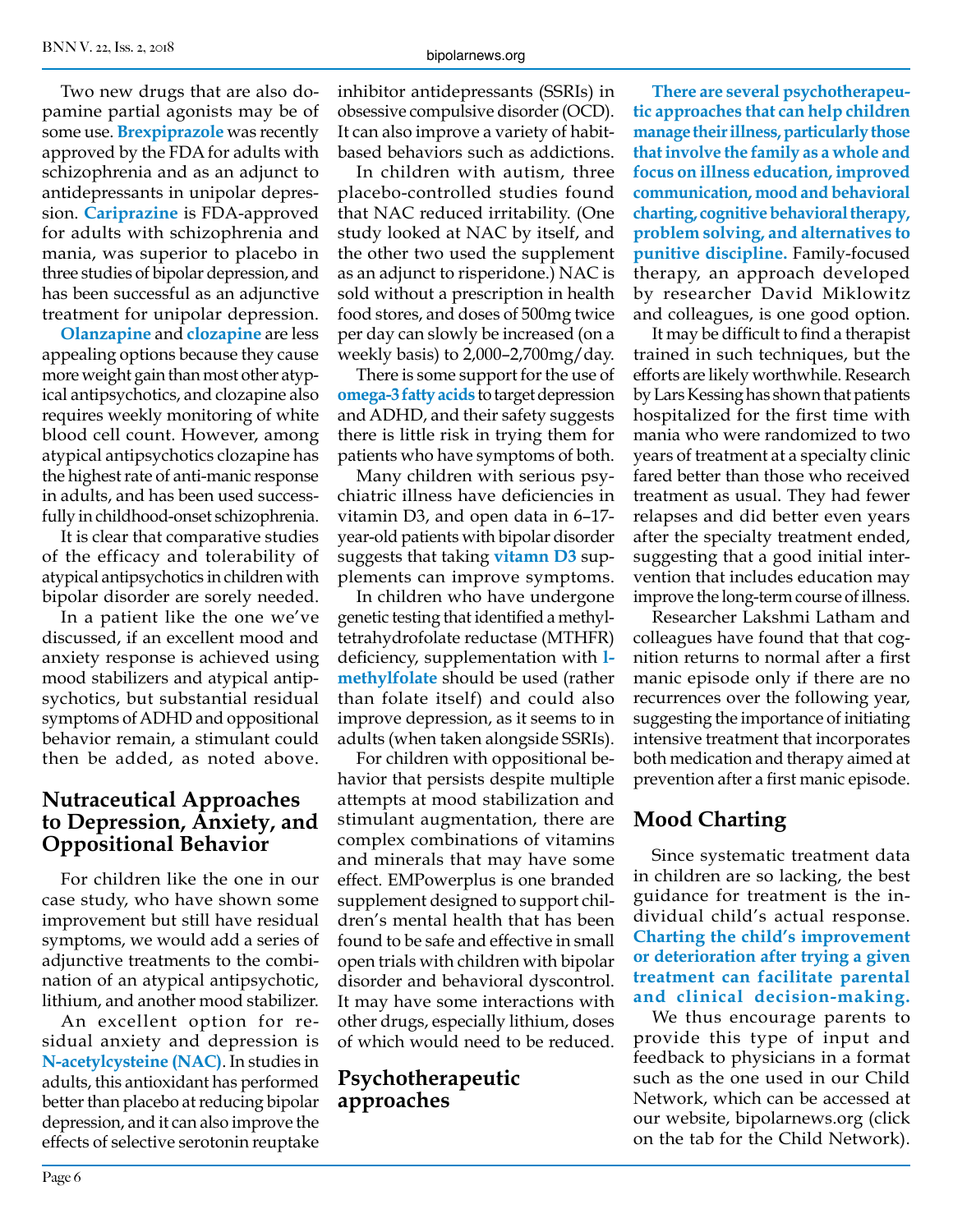#### **Is Your Child at Risk for a Mood Disorder? Join the Child Network!**

74% of children who have a parent with bipolar disorder (Axelson et al. 2015) and 80% of those who have a parent with unipolar depression (Weissman et al. 2006) will develop a major psychiatric illness upon long-term follow up. These illnesses, including depression, anxiety, oppositional behavior, substance abuse, often go unrecognized for long periods of time.

#### **Joining the Child Network could help families and doctors identify these illnesses earlier.**

**The Child Network is specifically for parents of children ages 2 to 12 who are at high risk for a mood disorder or have symptoms of a mood disorder. Parents assess their child weekly using a secure website.** There is also a short demographic questionnaire and a more detailed symptom checklist to be filled out once a year. The network will collect information about which treatments children are already taking, how effective they are, and for which children.

We believe that this network will be helpful to its participants. Parents will be able to print out the ongoing weekly ratings in a graphic form so that the child's symptoms and responses to any treatments they receive over time can easily be visualized (as illustrated below).



**0 - Severity None:** None

**1 - Severity Mild/Infrequent**: Minimal impact on usual roles

**2 - Moderate Symptoms/Often:** Definitely some dysfunction in usual roles **3 - Severe Symptoms/Much of the Time:** Major dysfunctions in usual roles

We hope that this brief description of the Child Network study helps to orient you to its purpose. Please urge parents to use this new tool. Visit **bipolarnews.org** and click on the tab for the Child Network or go directly to http://bipolarnews.org/?page\_id=2630 to learn more about the Child Network and to access the informed consent documents.

Thank you for your time and interest in the Child Network.

Robert M. Post, MD and Michael Rowe, PhD Bipolar Collaborative Network, and Robert L. Findling, MD, MBA, Principal Investigator This research study is IRB approved by the Johns Hopkins University School of Medicine Research Study, Principal Investigator: Robert L. Findling, MD, MBA , IRB Study #00026940